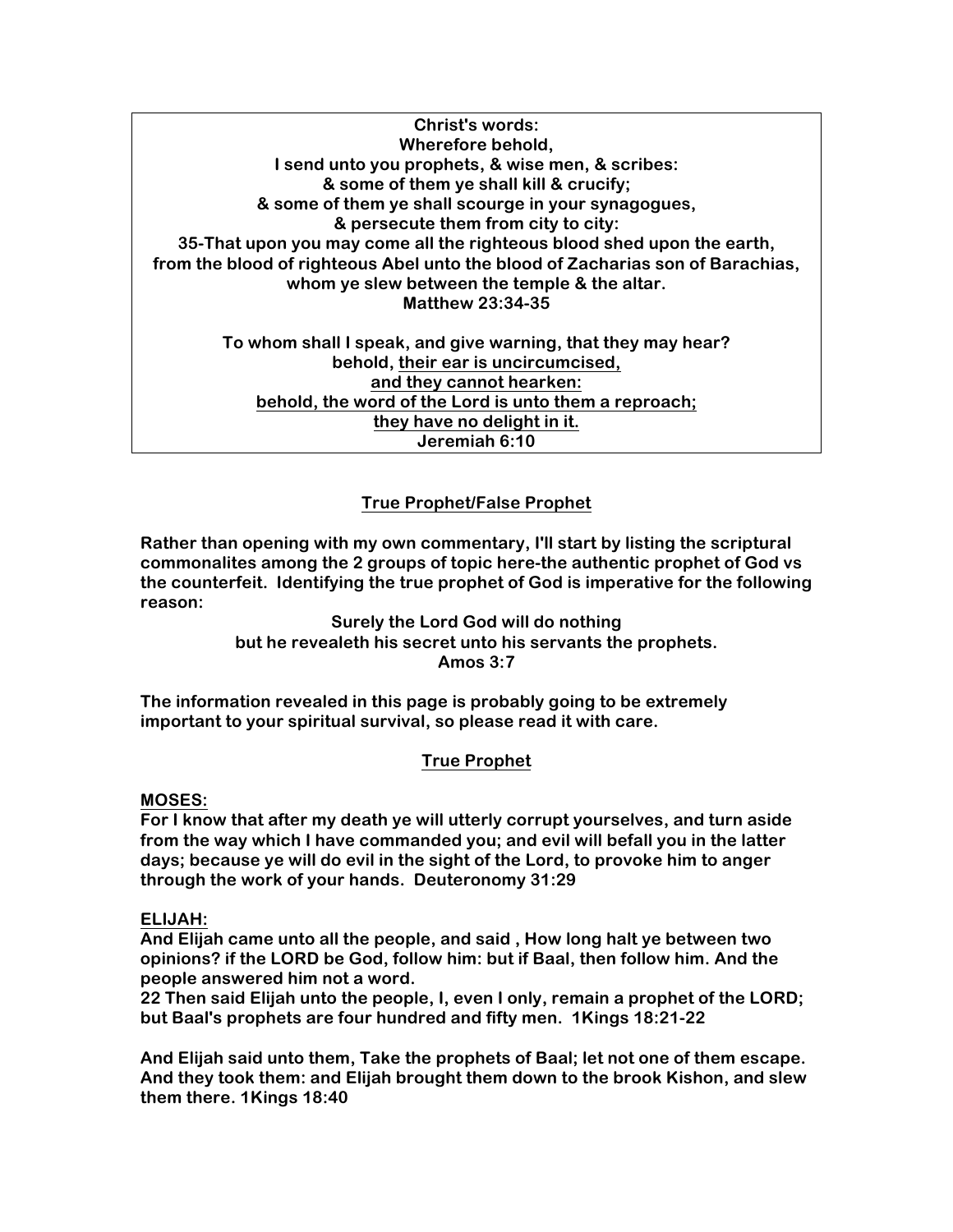**And Ahab told Jezebel all that Elijah had done, and withal how he had slain all the prophets with the sword.**

**2 Then Jezebel sent a messenger unto Elijah, saying, So let the gods do to me, and more also, if I make not thy life as the life of one of them by to morrow about this time. 2Kings 19:1-2**

**And Elijah answered and said to the captain of fifty, If I be a man of God, then let fire come down from heaven, and consume thee and thy fifty. And there came down fire from heaven, and consumed him and his fifty. 2Kings 1:10**

### **ISAIAH:**

**Therefore my people are gone into captivity , because they have no knowledge: and their honourable men are famished, and their multitude dried up with thirst. 14 Therefore hell hath enlarged herself, and opened her mouth without measure: and their glory, and their multitude, and their pomp, and he that rejoiceth, shall descend into it. Isaiah 5:13-14**

**Woe unto them that call evil good, and good evil; that put darkness for light, and light for darkness; that put bitter for sweet, and sweet for bitter! 21 Woe unto them that are wise in their own eyes, and prudent in their own sight! Isaiah 5:20-21**

### **JEREMIAH:**

**....O foolish people, and without understanding; which have eyes, and see not; which have ears, and hear not....Jeremiah 5:21**

**How do ye say, We are wise, and the law of the Lord is with us? Lo, certainly in vain made he it; the pen of the scribes is in vain. Jeremiah 8:8**

### **EZEKIEL:**

**Cast away from you all your transgressions, whereby ye have transgressed; and make you a new heart and a new spirit: for why will ye die, O house of Israel? Ezekiel 18:31**

### **HOSEA:**

**My people are destroyed for lack of knowledge: because thou hast rejected knowledge, I will also reject thee, that thou shalt be no priest to me: seeing thou hast forgotten the law of thy God, I will also forget thy children. Hosea 4:6**

### **JOEL:**

**Lament like a virgin girded with sackcloth for the husband of her youth. Joel 1:8**

## **AMOS:**

**They hate him that rebuketh in the gate, and they abhor him that speaketh uprightly. Amos 5:10**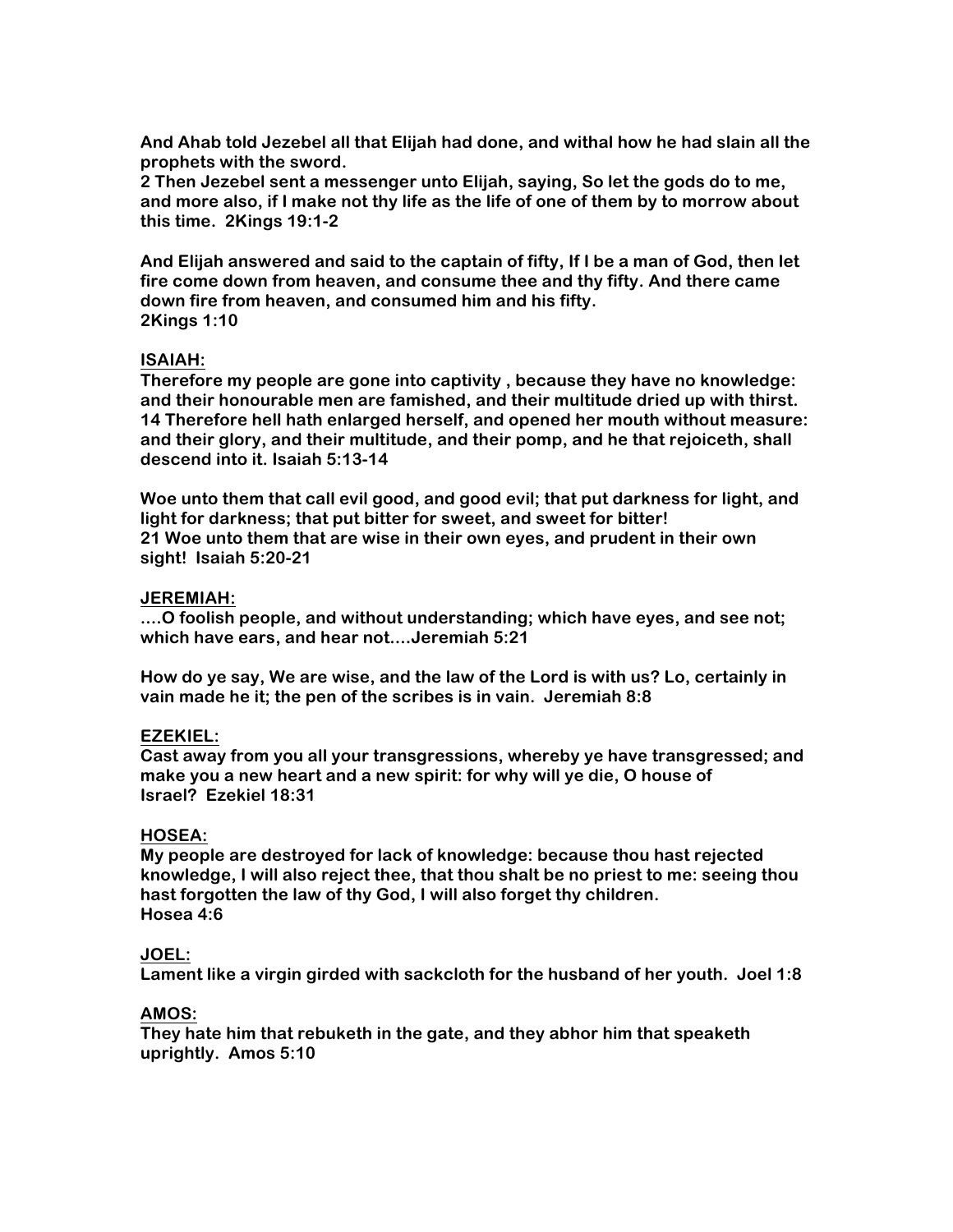## **MICAH**

**The best of them is as a brier: the most upright is sharper than a thorn hedge: the day of thy watchmen and thy visitation cometh; now shall be their perplexity. Micah 7:4**

## **ZEPHANIAH**

**That day is a day of wrath, a day of trouble and distress, a day of wasteness and desolation, a day of darkness and gloominess, a day of clouds and thick darkness.....Zephaniah 1:15**

## **HAGGAI**

**Now therefore thus saith the Lord of hosts; Consider your ways. 6 Ye have sown much, and bring in little; ye eat, but ye have not enough; ye drink, but ye are not filled with drink; ye clothe you, but there is none warm; and he that earneth wages earneth wages to put it into a bag with holes. 7 Thus saith the Lord of hosts; Consider your ways. Haggai 1:5-7**

### **ZECHARIAH**

**Woe to the idol shepherd that leaveth the flock! the sword shall be upon his arm, and upon his right eye: his arm shall be clean dried up, and his right eye shall be utterly darkened. Zechariah 11:17**

## **MALACHI**

**Will a man rob God? Yet ye have robbed me. But ye say, Wherein have we robbed thee? In tithes and offerings.**

**9 Ye are cursed with a curse: for ye have robbed me, even this whole nation. Malachi 3:8-9**

### **CHRIST:**

**(to his unbelieving siblings)**

**The world cannot hate you; but me it hateth, because I testify of it, that the works thereof are evil. John 7:7 \_\_\_\_\_\_\_\_\_\_\_\_\_\_\_\_\_\_\_\_\_\_\_\_\_\_\_\_\_\_\_\_\_\_\_\_\_\_\_\_\_\_\_\_\_\_\_\_\_\_\_\_\_\_\_\_\_\_\_\_\_\_\_\_\_\_\_\_\_\_\_\_\_\_\_\_\_\_**

## **False Prophet**

**Her prophets are light & treacherous persons: her priests have polluted the sanctuary, they have done violence to the law. Zephaniah 3:4**

**Her priests have violated my law, & have profaned mine holy things: they have put no difference between the holy & profane, neither have they shewed difference between the unclean & the clean, & have hid their eyes from my sabbaths, & I am profaned among them. Ezekiel 22:26**

**12 They have belied the Lord, and said, It is not he; neither shall evil come upon us; neither shall we see sword nor famine:**

**13 And the prophets shall become wind, and the word is not in them: thus shall it be done unto them.**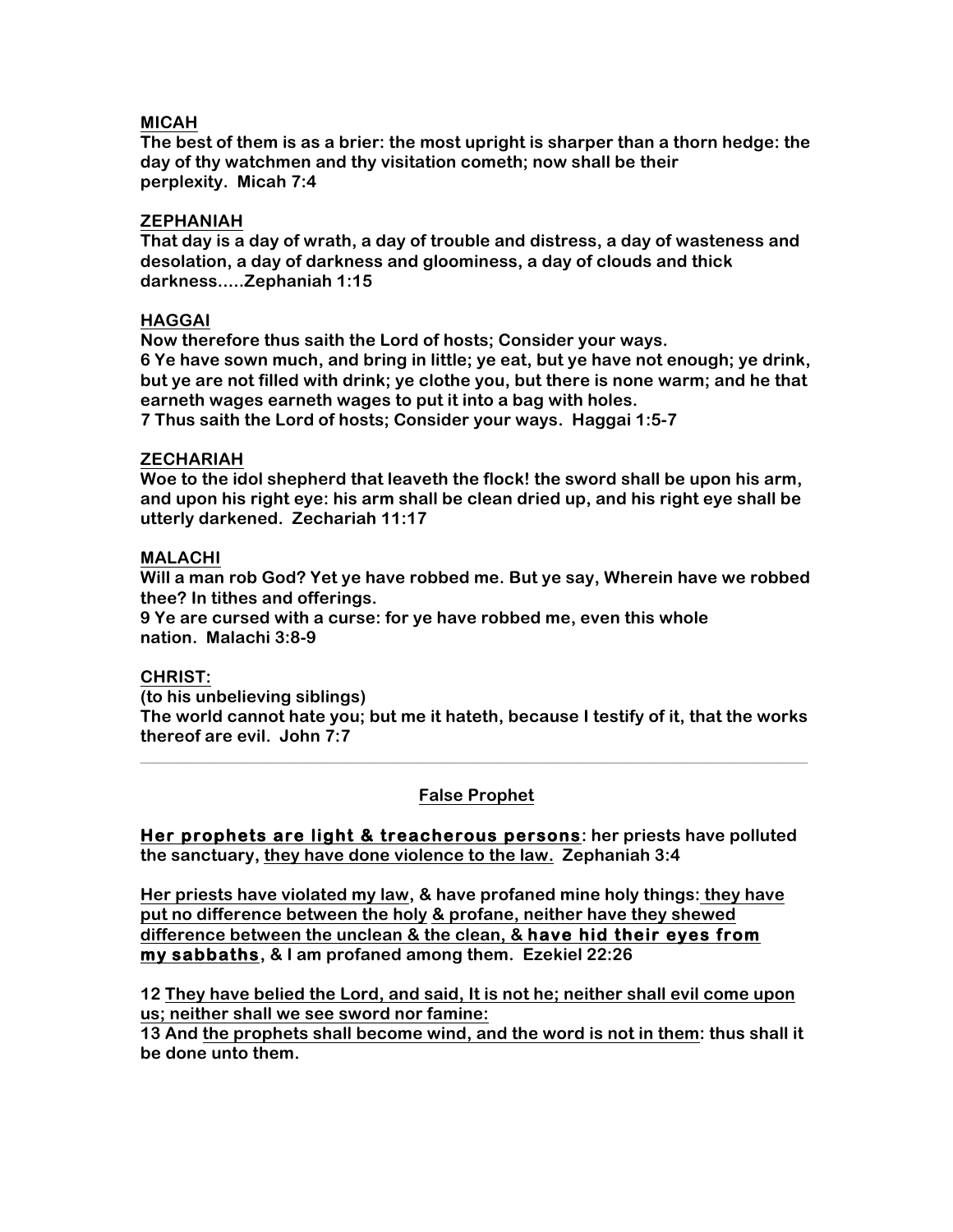**14 Wherefore thus saith the Lord God of hosts, Because ye speak this word, behold, I will make my words in thy mouth fire, and this people wood, and it shall devour them.**

**Jeremiah 5:12-14**

**13 For from the least of them even unto the greatest of them every one is given to covetousness; and from the prophet even unto the priest every one dealeth falsely.**

## **14 They have healed also the hurt of the daughter of my people slightly, saying, Peace, peace; when there is no peace. Jeremiah 6:13- 14**

**16 Thus saith the Lord of hosts, Hearken not unto the words of the prophets that prophesy unto you: they make you vain: they speak a vision of their own heart, and not out of the mouth of the Lord.**

**17 They say still unto them that despise me, The Lord hath said, Ye shall have peace; and they say unto every one that walketh after the imagination of his own heart, No evil shall come upon you.**

**Jeremiah 23:16-17**

**If any of you believes that Old Testament Godly wrath is not applicable to our post-crucifixion generation, read the following to get a more legitimate handle on TRUTH:**

**The anger of the LORD shall not return, until he have executed, and till he have performed the thoughts of his heart: in the latter days ye shall consider it perfectly.**

**21-I have not sent these prophets, yet they ran: I have not spoken to them, yet they prophesied.**

**Jeremiah 23:20-21**

**The fierce anger of the Lord shall not return, until he hath done it, and until he have performed the intents of his heart: in the latter days ye shall consider it. Jeremiah 30:24**

**31 Behold, I am against the prophets, saith the LORD, that use their tongues, and say , He saith.**

**32 Behold, I am against them that prophesy false dreams, saith the LORD, and do tell them, and cause my people to err by their lies, and by their lightness; yet I sent them not, nor commanded them: therefore they shall not profit this people at all , saith the LORD. Jeremiah 23:31-32**

**This is what Jeremiah had to say to the false prophet, Hananiah:**

**15 Then said the prophet Jeremiah unto Hananiah the prophet, Hear now, Hananiah; The Lord hath not sent thee; but thou makest this people to trust in a lie.**

**16 Therefore thus saith the Lord; Behold, I will cast thee from off the face of the earth: this year thou shalt die, because thou hast taught rebellion against the Lord. Jeremiah 28:15-16**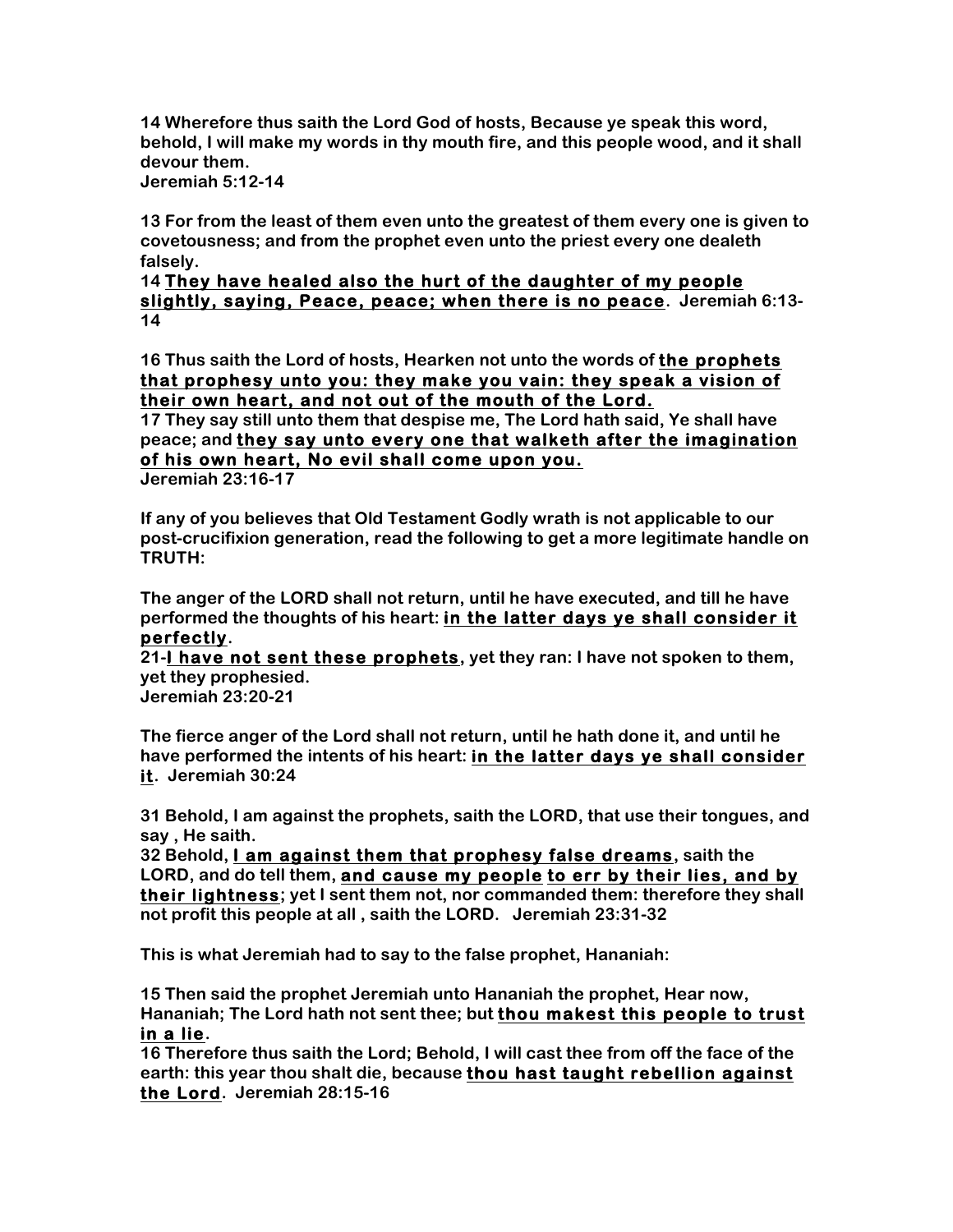#### **Thy prophets have seen vain and foolish things for thee: and they have not discovered thine iniquity, to turn away thy captivity; but have seen for thee false burdens and causes of banishment. Lamentations 2:14**

**And the word of the Lord came unto me, saying,**

**2 Son of man, prophesy against the prophets of Israel that prophesy, and say thou unto them that prophesy out of their own hearts, Hear ye the word of the Lord;**

**3 Thus saith the Lord God; Woe unto the foolish prophets, that follow their own spirit, and have seen nothing!**

**4 O Israel, thy prophets are like the foxes in the deserts.**

**5 Ye have not gone up into the gaps, neither made up the hedge for the house of Israel to stand in the battle in the day of the Lord.**

**6 They have seen vanity and lying divination, saying, The Lord saith: and the Lord hath not sent them: and theyhave made others to hope that they would confirm the word.**

**7 Have ye not seen a vain vision, and have ye not spoken a lying** 

**divination, whereas ye say, The Lord saith it; albeit I have not spoken? 8 Therefore thus saith the Lord God; Because ye have spoken vanity, and seen lies, therefore, behold, I am against you, saith the Lord God.**

**9 And mine hand shall be upon the prophets that see vanity, and that divine lies: they shall not be in the assembly of my people, neither shall they be written in the writing of the house of Israel, neither shall they enter into the land of Israel; and ye shall know that I am the Lord God.**

**10 Because, even because they have seduced my people, saying, Peace; and there was no peace....**

**Ezekiel 13:1-10**

**25 There is a conspiracy of her prophets in the midst thereof, like a roaring lion ravening the prey; they have devoured souls; they have taken the treasure and precious things; they have made her many widows in the midst thereof. 26 Her priests have violated my law, and have profaned mine holy things: they have put no difference betweenthe holy and profane, neither have they shewed difference between the unclean and the clean, and have hid their eyes from my sabbaths, and I am profaned among them. Ezekiel 22:25-26**

**Her prophets are light and treacherous persons: her priests have polluted the sanctuary, they have done violence to the law. Zephaniah 3:4**

**\_\_\_\_\_\_\_\_\_\_\_\_\_\_\_\_\_\_\_\_\_\_\_\_\_\_\_\_\_\_\_\_\_\_\_\_\_\_\_\_\_\_\_\_\_\_\_\_\_\_\_\_\_\_\_\_\_\_\_\_\_\_\_\_**

**Not one of God's true prophets were light & inspirational. Everyone of them was heavily burdened & cautionary as they sadly watched their people make wrong choice after wrong choice. This is what Christ had to say to his disciples:**

**22-Blessed are ye, when men shall hate you, and when they shall separate you from their company, and shall reproach you, and cast out your name as evil, for the Son of man's sake.**